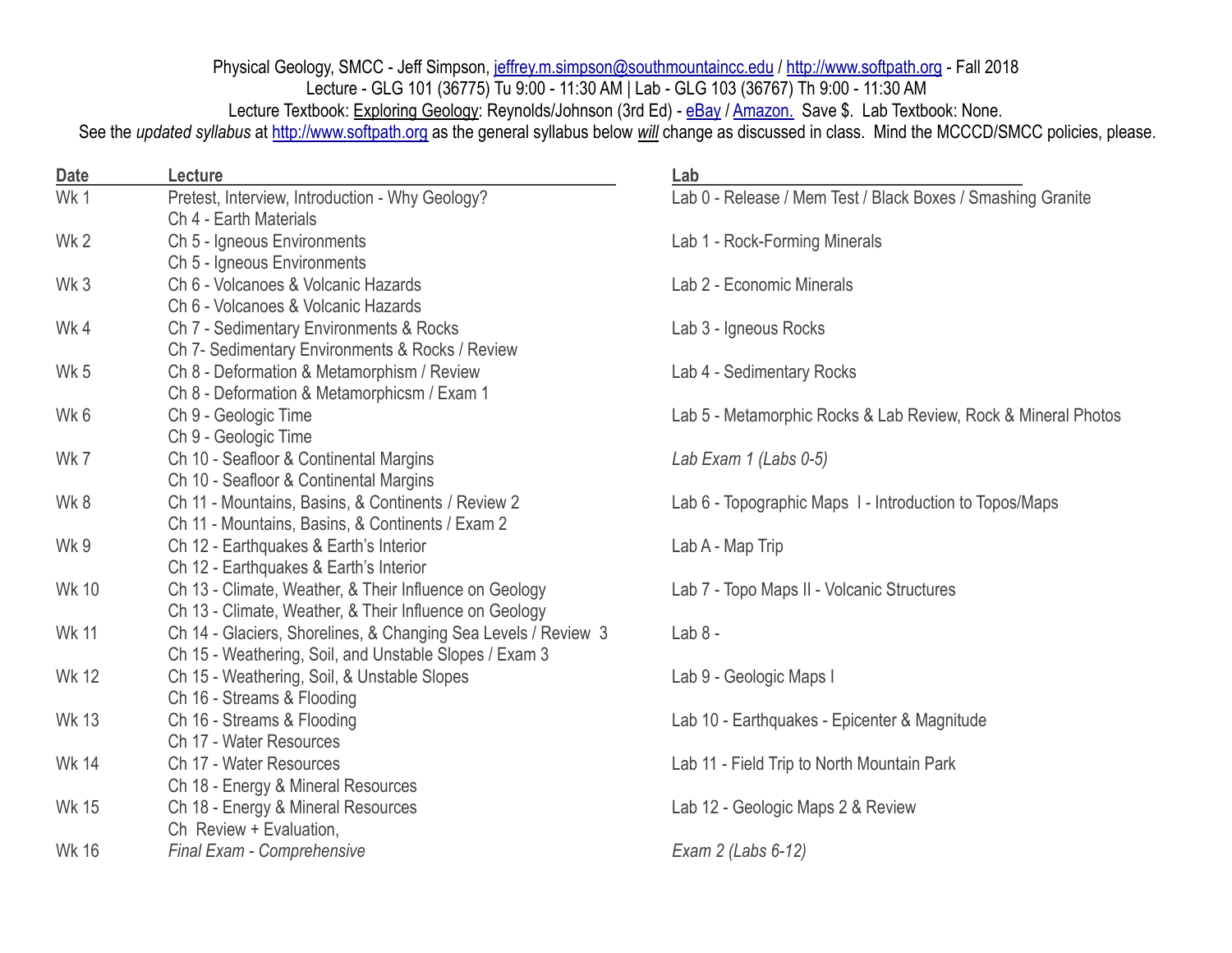**Attendance** - A student is dropped on the forth missed lecture or the third missed lab. Questions? Read that again.

**Cell Phones and Beepers** - Put away electronics except when used in class. You probably will live. If you have to be reached during class, inform me prior to class. Do not bring pets, children, or large carnivores to class.

**Grades** - Points below are subject to change. No rounding - 100-90.0000% = A, 89.9999- 80.0000% = B, 79.9999 - 70.0000% = C, 69.9999-60.0000% = D.

 • **Lecture Exams (300 points)** There will be 3 100-point exams. There are no make-up tests. Missed tests receive a zero. Exams usually are thoughtful multiple choice with some essay questions and emphasize evaluation and analysis over memorization.

> **Final Exam (100 points)** The comprehensive final exam **must** be taken by all students. Students with perfect attendance, after taking the final, may drop the lowest exam score of the four exams taken.

**Film Reviews/Activities - (180 points±)** Each week you will have 2 assignments. One assignment will be a 10-point on-line film review to be com pleted at home, due at the start of class. The other will be a small 5-point assignment with varying due dates. There are no-make ups.

• **Lab Labs (240 points)** Each lab assignment is worth 20 points. The lowest of the 12 lab scores will be dropped.

 **Exams (100 points)** There will be two 50 point exams as per the schedule. There are no make-up tests. Missed exams earn a zero. Exams are short answer & multiple-choice, emphasizing thinking. Exams are based on the labs.

**Posting of Grades & E-Mail** - Grades will be posted on Canvas and/or printed & shared with you every 2 weeks in class. Or check with me after class. Your [MEID@maricopa.edu](mailto:MEID@maricopa.edu) e-mail account is the official form of communication with SMCC. You are responsible for reading college messages and responding accordingly. Keep your returned assignments.

**Special Arrangements -** Students with a specific disability who require accommodation, provide documentation of that disability to me by the second class. For the documentation and/or help in this area, contact the Disability Resource Center.

**Concerns & Hours** - Bring any concerns to me before class. Please obtain sense of humor. Textbook - any edition will work. Used or rented is fine. I'll use the 5th.

**Course Description & Objectives** - Study of the kind & arrangement of Earth crust material & the geological processes at work on and within Earth's surface.

- 1. Describe the scientific foundations of physical geology. 2. Describe the building blocks of matter.
- 3. Describe the three-part classification of rock processes. 4. Explain the concept of geologic time.
- 
- 7. Explain the theory of plate tectonics. 8. Describe the process of weathering.
- 
- 
- 13. Describe the Earth's place in the cosmos.
- 
- 
- 5. Describe geologic structures in crustal rocks. 6. Describe the internal structure of the Earth.
	-
- 9. Describe coastal processes. 10. Explain the geological processes associated with deserts.
- 11. Describe glaciation and glacial landforms. 12. Describe the importance of geology to man.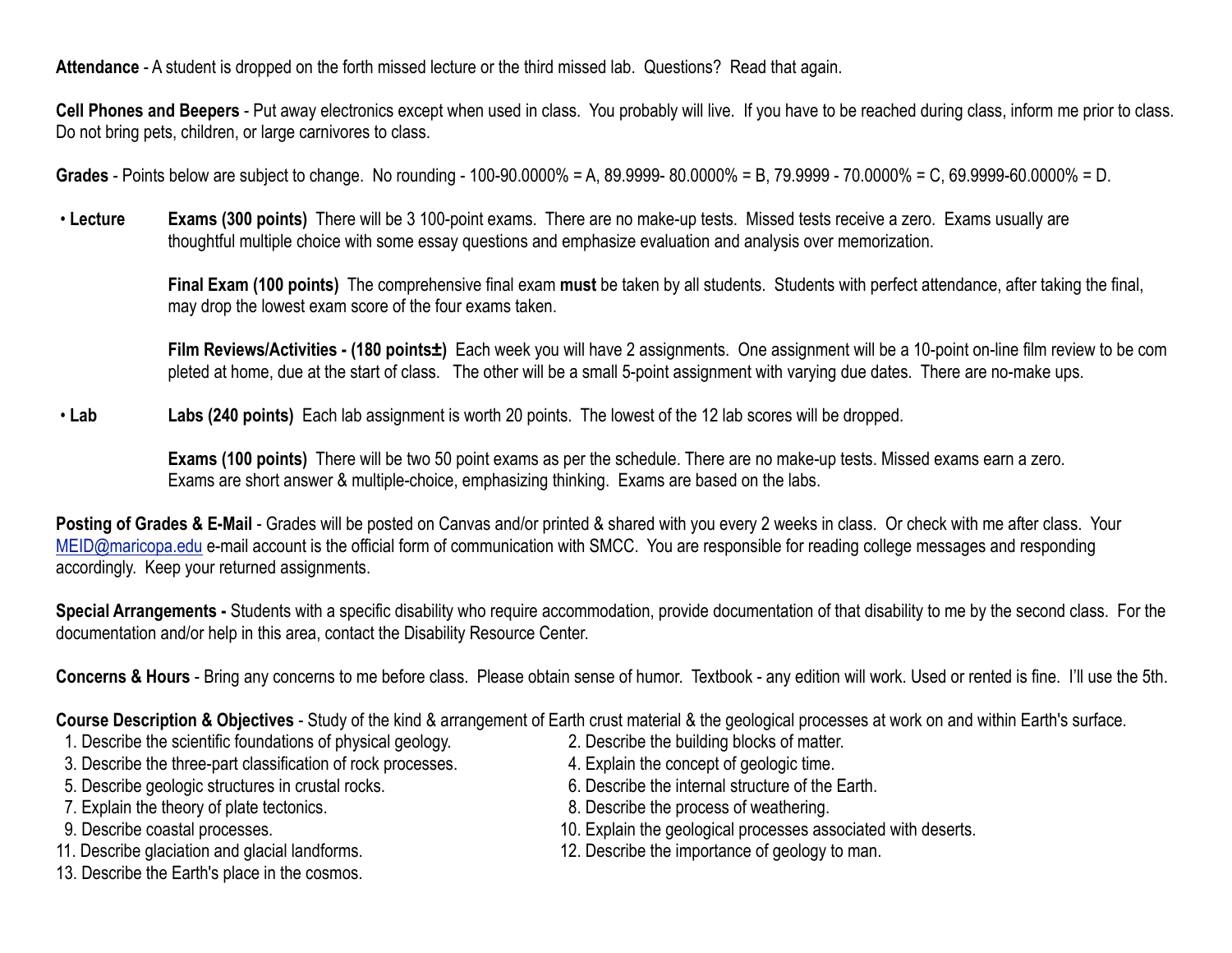## **SYLLABUS RECEIPT / ACKNOWLEDGEMENT**

I acknowledge receipt of this syllabus for the GLG 101 and/or 103 and have read understand the contents. I understand I and responsible to SMCC policies as included in the college catalog and student handbook.

| <b>Printed Name</b>                                                                                                                 | Signature                                            | Date                                                                                                                                                                                                                                                                                                                        |
|-------------------------------------------------------------------------------------------------------------------------------------|------------------------------------------------------|-----------------------------------------------------------------------------------------------------------------------------------------------------------------------------------------------------------------------------------------------------------------------------------------------------------------------------|
|                                                                                                                                     |                                                      |                                                                                                                                                                                                                                                                                                                             |
|                                                                                                                                     | <b>MCCCD Geology Student Field Trip Release Form</b> |                                                                                                                                                                                                                                                                                                                             |
| am traveling to or from or participating in any off-campus event relating to the course_________________section number ___________. |                                                      | a student at South Mountain Community college, agree to hold SMCC, The Maricopa Community College, and SMCC, The Maricopa Community College<br>District, and its employees, course instructor(s), agents and assigns, harmless from any and all liability resulting form any accident, illness, or injury occurring while I |
| named class regardless of the mode of travel.                                                                                       |                                                      | These events include all field trips and all off-campus course-related activities for the _________________________semester that are in any way connect with the above                                                                                                                                                      |
| <b>Student Signature</b>                                                                                                            | Date                                                 |                                                                                                                                                                                                                                                                                                                             |
| For students under 18: I hereby give my permission for <b>Commission</b> for <b>COMECO SET ASSESS</b><br>the above course.          |                                                      | to participate in any field trips or off-campus activities relating to                                                                                                                                                                                                                                                      |
| Signature of Parent or Guardian                                                                                                     | Date                                                 |                                                                                                                                                                                                                                                                                                                             |